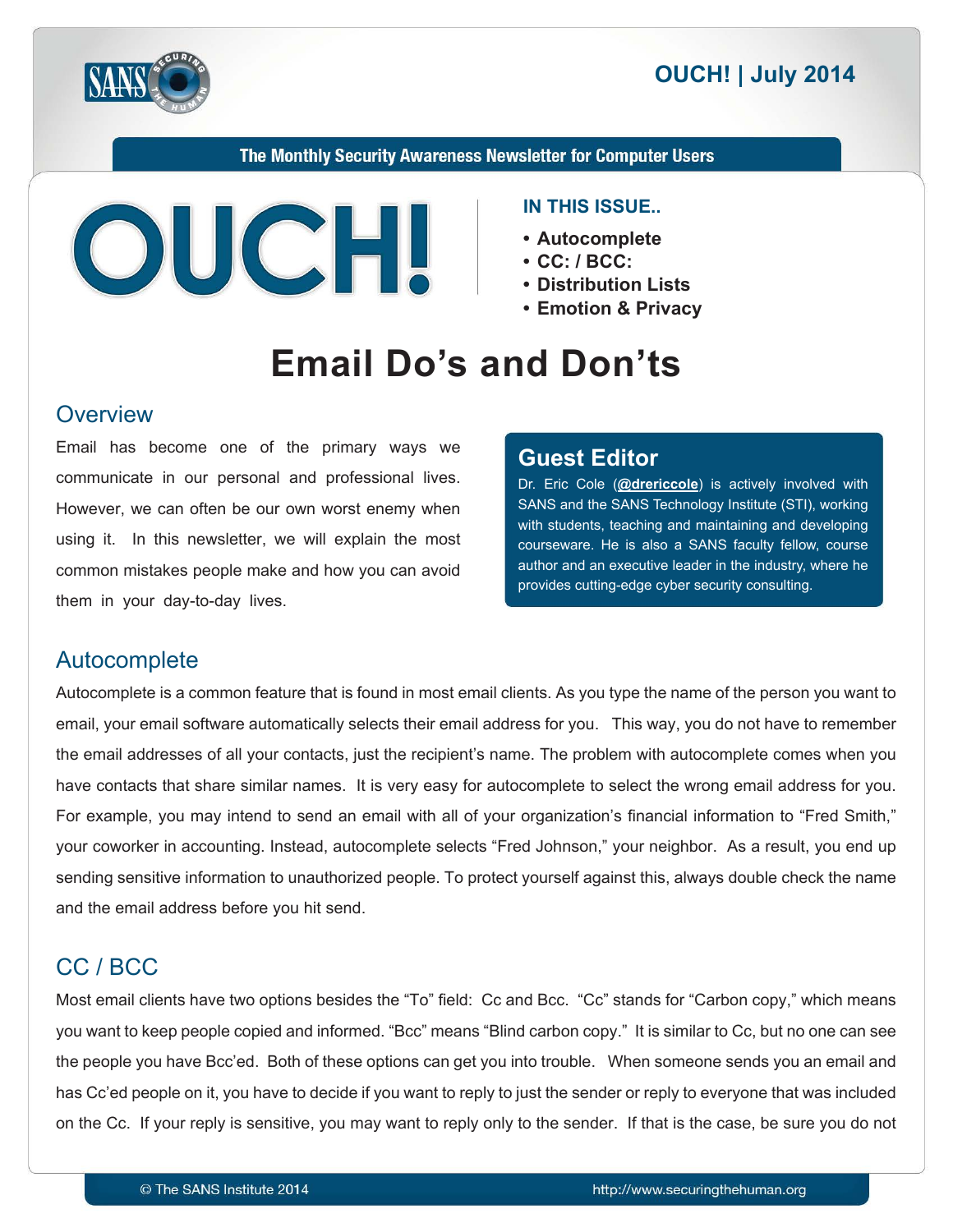# **2014 | OUCH! | July 2014**



# **Email Do's and Don'ts**

use the "Reply All" option, which will include everyone. A Bcc presents a different problem.. When sending a sensitive email, you may want to copy someone privately using Bcc, such as your boss. However, if your boss responds using "Reply All," all of the recipients will know that your boss was secretly Bcc'd on your original email.

#### **Distribution lists**

Distribution lists are a collection of email addresses represented by a single email address, sometimes called a mail list or a group name. For example, you may have a distribution list with the email address group  $\omega$ example.com. When you send an email to that address, the message gets sent to everyone in the group, which could be hundreds or thousands of people. Be very careful what you send to a distribution list, since so many



*<i>Email does not have an 'undo' button. Whenever you send an email, slow down for* a moment and double check what you are sending and to whom before hitting the send button.

people may receive that message. In addition, be very careful when replying to someone's email on a distribution list. You may only intend to reply to the individual sender, but if you hit "Reply All," you will have included the entire distribution list. This means that hundreds (if not thousands) of people will be able to read your private email. Another problem with autocomplete is that it could select a distribution list instead of a single recipient. Your intent may be to email only a single person, such as your coworker Carl at carl@example.com, but autocomplete might accidently send it to a distribution list you subscribed to about cars.

# Emotion

Never send an email when you are emotionally charged. An email written in an emotional state could cause you harm in the future, perhaps even costing you a friendship or a job. Instead, take a moment and calmly organize your thoughts. If you have to vent your frustration, open your email client, make sure it is not addressed to anyone and type exactly what you feel like saying. When you are done, get up and walk away from your computer, perhaps make yourself a cup of tea. When you come back, delete the email and start over again. Even better, pick up the phone and talk to the person, as it can be difficult to determine tone and intent with just an email.